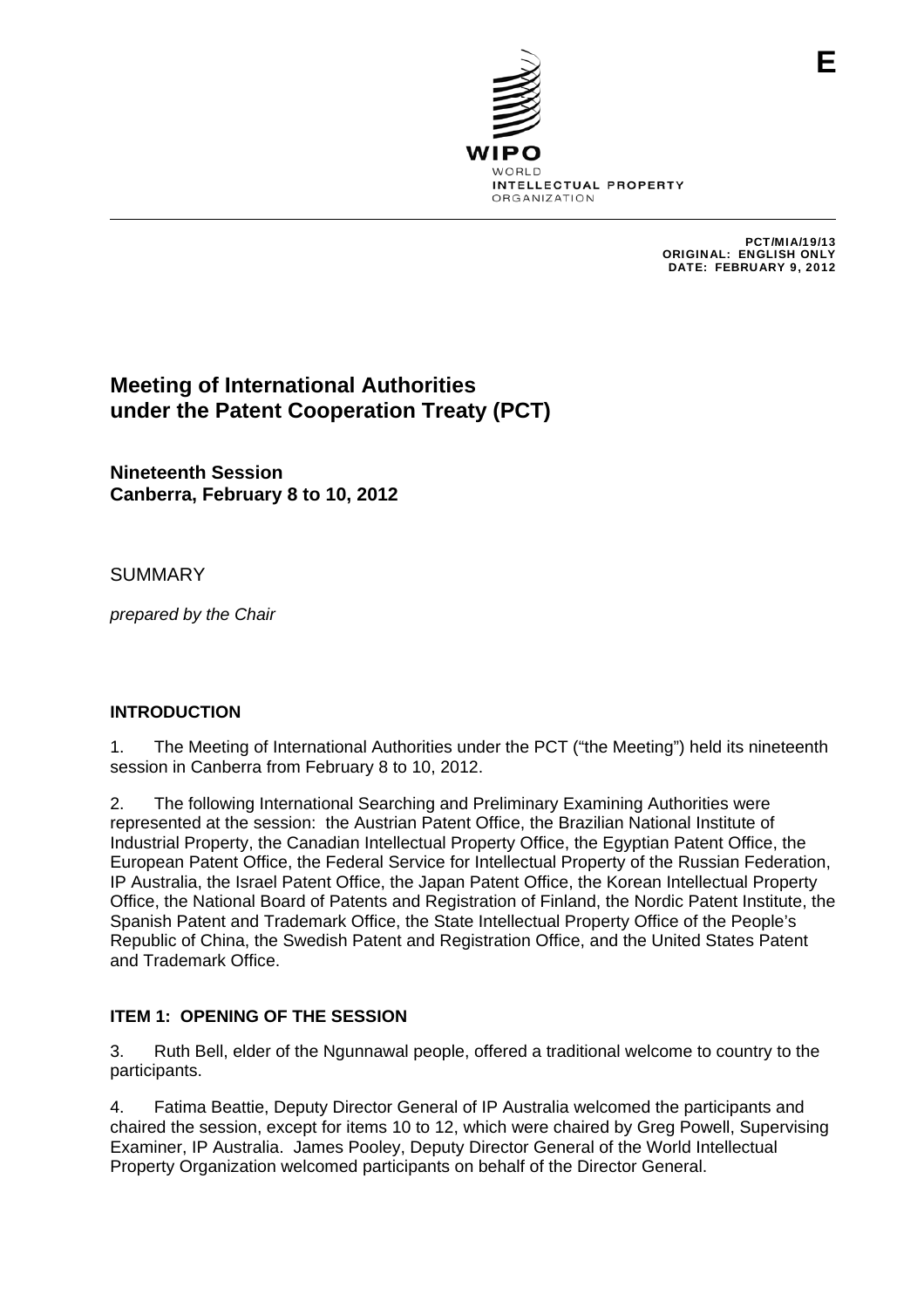## **ITEM 2: ADOPTION OF THE AGENDA**

5. The Meeting adopted the agenda as set out in document PCT/MIA/19/1 Rev., subject to:

(a) the addition of document PCT/MIA/19/7 Add. under item 7 and document PCT/MIA/19/8 Add. under item 8;

(b) deciding that the Chair should present a summary of the session under item 13 and that the report would be adopted by correspondence.

## **ITEM 3: PCT STATISTICS**

6. The Meeting noted a presentation by the International Bureau on the most recent PCT statistics<sup>1</sup>.

## **ITEM 4: QUALITY**

## **(a) Report from the Quality Subgroup**

7. The Meeting:

(a) noted with approval the Summary by the Chair of the Meeting's Quality Subgroup set out in the Annex to this document:

(b) approved the continuation of the Subgroup's mandate, highlighting the particular importance of the quality-related work set out in paragraphs 7 to 20, below;

(c) agreed that the annual reports submitted by the International Authorities should be made publicly available on WIPO's website; and

(d) agreed that the International Bureau should submit a report to the PCT Assembly on the work undertaken in relation to the quality framework, including a reference to the annual reports, an aggregate report to be drafted by the Quality Subgroup, and annexes comprising the report from the Quality Subgroup as set out in the Annex to this document and relevant sections of this summary or the report of the session.

### **(b) Trilateral Collaborative Study on Metrics**

8. The Meeting noted a presentation by the European Patent Office on the "Collaborative Study on Metrics<sup>"1</sup> carried out by the Trilateral Offices (the European Patent Office, the Japan Patent Office and the United States Patent and Trademark Office).

### **(c) PPH/PCT Information Update; PPH Metrics**

9. The Meeting noted a presentation by the European Patent Office on the current status, latest developments and future plans with regard to the PPH (Patent Prosecution Highway) and PCT/PPH arrangements the European Patent Office has in place with various other Offices, including information on the results of a preliminary analysis carried out in respect of the applications which have been processed under the PPH arrangements to date<sup>1</sup>.

### **(d) EPO Manual of Best Practice (Quality Procedures before the EPO)**

10. The Meeting noted a presentation by the European Patent Office on its new "Handbook of Quality Procedures Before the EPO"<sup>1</sup>.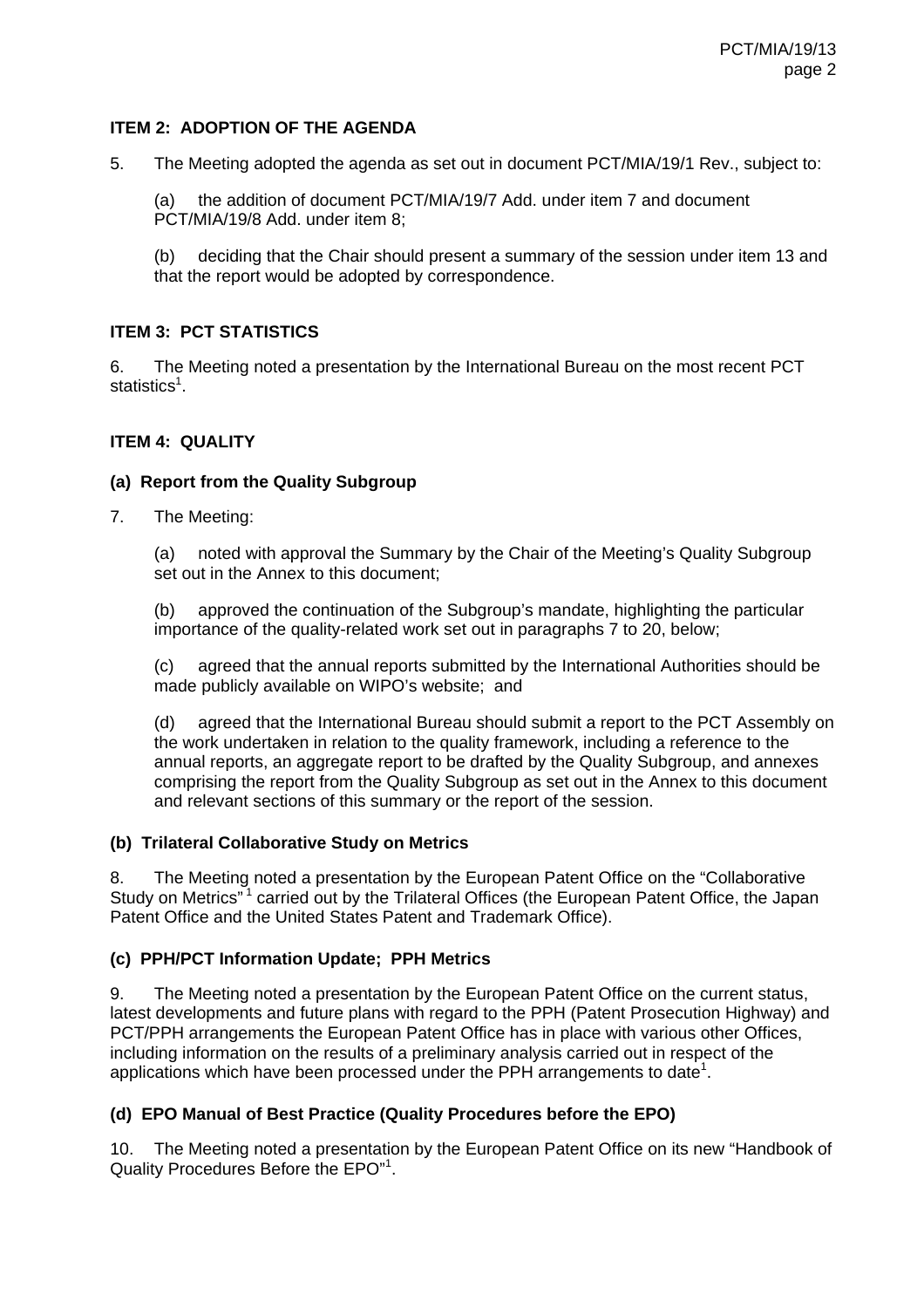### **(e) Recommendations Endorsed by the Working Group Related to Quality**

11. Discussions were based on document PCT/MIA/19/2.

#### *Clarity and Support*

12. The Meeting expressed general support for the proposed modifications of the provisions in the International Search and Preliminary Examination Guidelines which gave guidance to Authorities on the inclusion of observations on clarity and support, as set out in Circular C. PCT 1326. Some Authorities noted that they already provide comments in relation to clarity and support.

13. The International Bureau informed the Meeting that a further revised version of the proposed modifications, taking into account the responses received in reply to the Circular and the comments made at the Meeting, would be included in the Circular which it intended to issue within the next 2 months to consult on a broader package of modifications to the Guidelines aimed at incorporating all changes agreed since the last substantial update of the Guidelines in 2004.

#### *Scope of Search*

14. See the discussions on document PCT/MIA/19/5 in paragraphs 25 and 26, below.

#### *Explanations of Cited Documents*

15. The Meeting noted the suggestions by Offices with regard to the issue of explanations of cited documents received in response to Circular C. PCT 1295, as set out in document PCT/MIA/19/2. With regard to the issue of a possible revision of WIPO Standard ST.14, see paragraphs 39 and 40, below.

#### *Standardized Clauses*

16. The Meeting noted with approval the discussions and the way forward agreed by the Quality Subgroup as set out in the Summary by the Chair of its session, annexed to this summary.

#### *Access to Written Opinions*

17. Several Authorities expressed their general support for the proposal to further consider an amendment of the PCT Regulations aimed at making the written opinion by the International Searching Authority available prior to the present 30 months deadline, stressing the need to consult with users to obtain their views on such a change. One Authority stated that it preferred the current situation to remain as is.

#### *Second Written Opinion by the IPEA*

18. Several Authorities stated that, already today, it was their practice to issue a second written opinion where the applicant had attempted to overcome any deficiencies found to exist in the international application by way of argument or amendment but where the Authority still considered the application to be deficient. All of those Authorities expressed the view, however, that such additional opportunity for dialogue should not be made mandatory in all cases but rather remain optional for Authorities so as to give sufficient flexibility. Some Authorities reiterated their opinion that they considered the streamlining of Chapter II procedures to be one of the main achievements of the PCT reform process which should not be undone.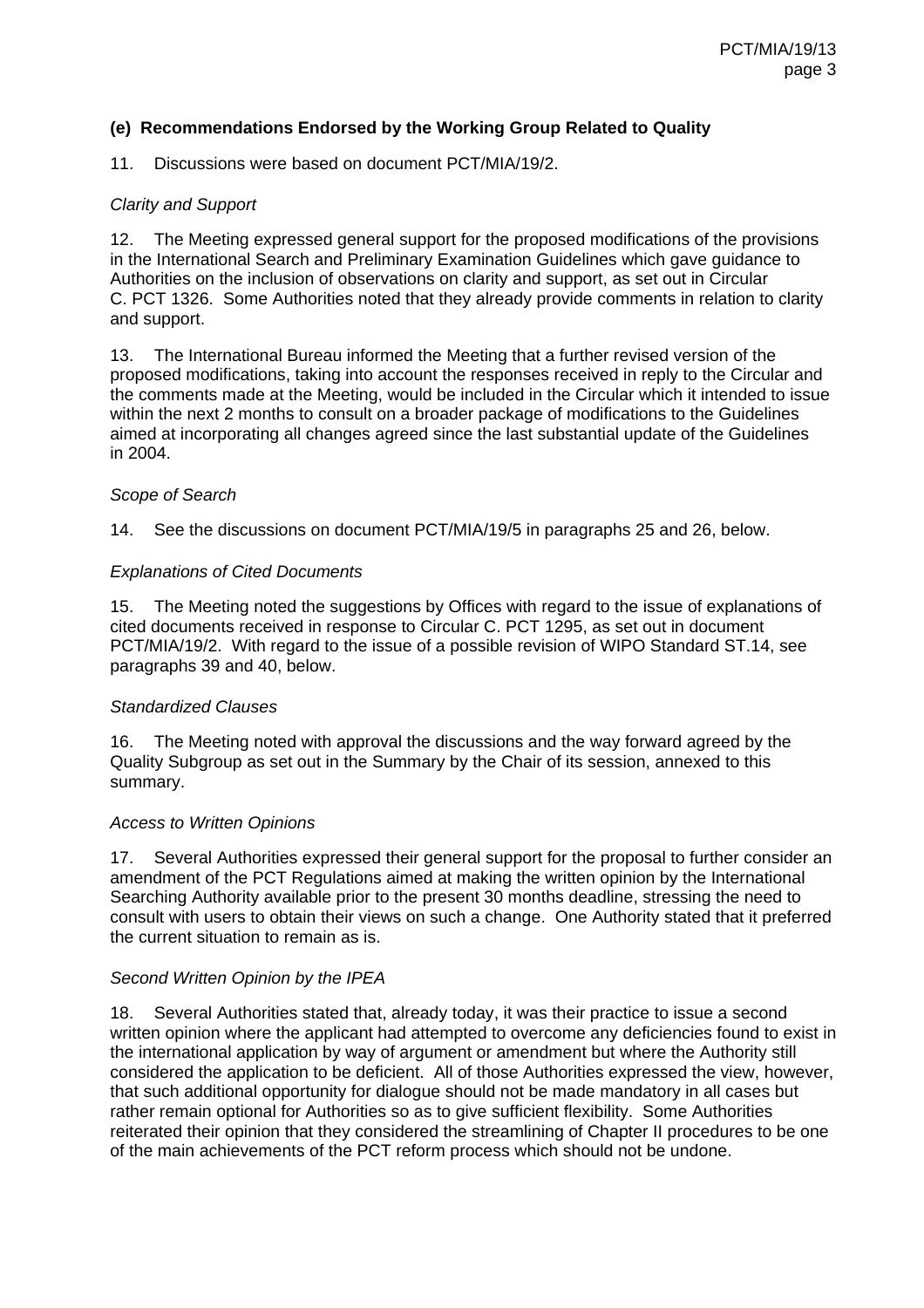### *Incentives to Encourage High Quality Applications and Early Corrections of Defects*

19. The Meeting noted the suggestions by Offices with regard to the issue of incentives to encourage high quality applications and early corrections of defects received in response to Circular C. PCT 1295, as set out in document PCT/MIA/19/2.

#### **(f) Further Quality-Related Work**

20. The Meeting agreed:

(a) as recommended by the Quality Subgroup, to proceed with the study proposed by the European Patent Office on a set of characteristics of international search reports established by International Authorities, noting that the resources available to the European Patent Office in 2012 would allow that Office to carry out that study only in respect of search report data from a maximum of two Authorities (in addition to the Authorities belonging to the IP5 group of Offices, which were already the subject of an equivalent ongoing study); the Meeting invited Authorities interested in participating in this study in 2012 and beyond to notify the European Patent Office accordingly;

(b) to request the Quality Subgroup to develop the concept of a pilot project under which Offices willing to participate would analyze the usefulness for the national phase of international search reports, based on a set of quality metrics to be developed by the Subgroup; one possibility might be to identify international search reports containing only "A" citations, where the case entered the national phase without any amendments to the claims and where the national search report contained "X" and/or "Y" citations.

#### **ITEM 5: FUTURE DEVELOPMENT OF THE PCT**

#### **(a) Recommendations Endorsed by the Working Group Relating to the Setting Up of a Third Party Observations System and of a Quality Feedback System**

21. Discussions were based on document PCT/MIA/19/3.

22. The Meeting noted with approval that the third party observation system was expected to begin operation on July 1, 2012. Some Authorities expressed concern about the proposed quality feedback system, but this would nevertheless be able to commence operation within a similar timescale.

#### **(b) Collaborative Search and Examination Pilot Project – Intermediary Report of Pilot Phase 2**

23. Discussions were based on document PCT/MIA/19/4.

24. The Meeting noted an intermediate report by the European Patent Office on phase 2 of the Collaborative Search and Examination Pilot Project carried out jointly by the European Patent Office, the Korean Intellectual Property Office and the United States Patent and Trademark Office.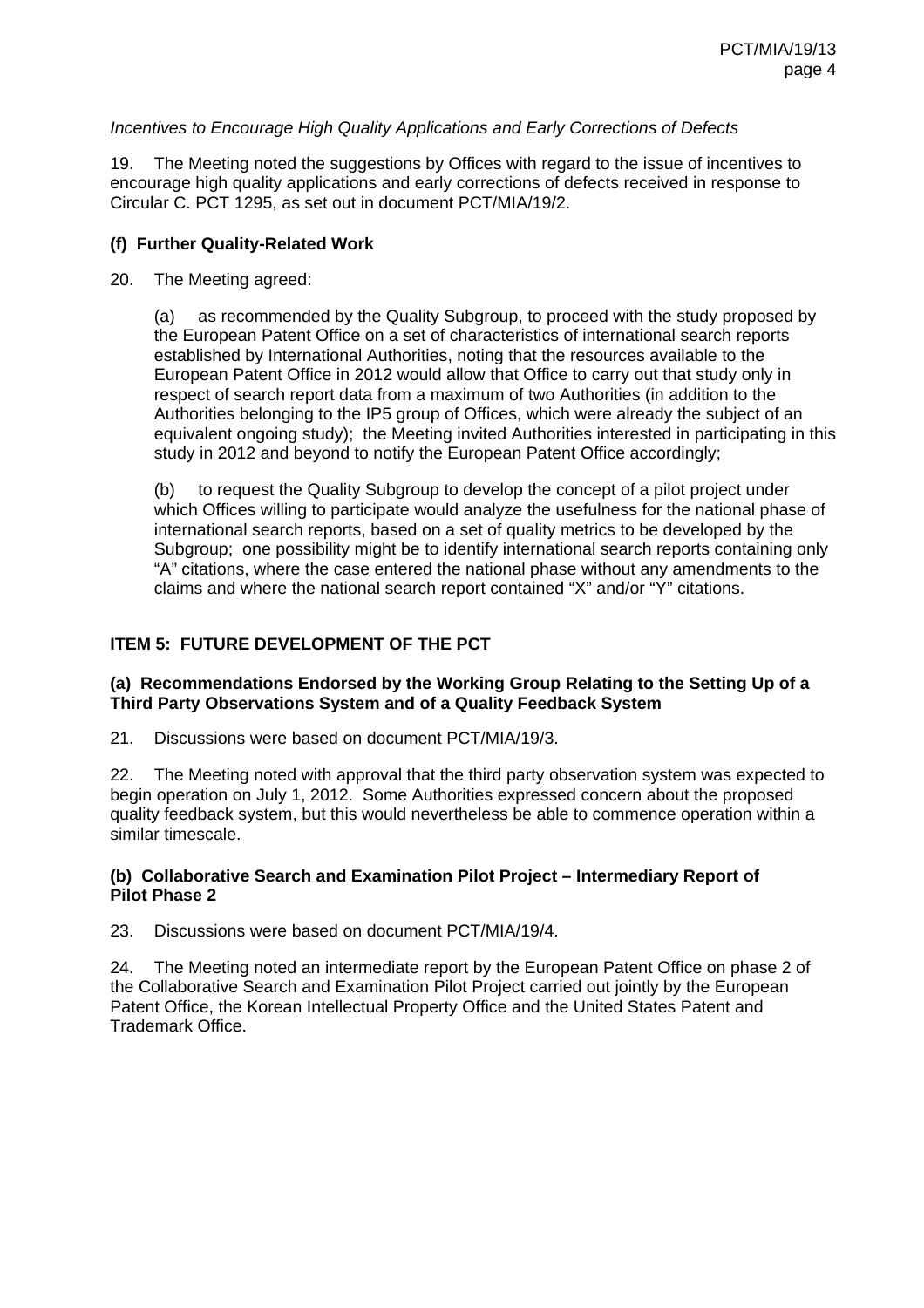### **(c) Search Strategy Information in the PCT**

25. Discussions were based on document PCT/MIA/19/5.

26. The Meeting agreed that those Authorities which were willing should begin to provide their search strategies to the International Bureau in whatever form they might be available and that the International Bureau should make them available on PATENTSCOPE. The International Bureau should also publish any explanation provided by International Authorities of the contents of their search strategy and how best to understand and use it.

### **(d) Any Other Issues**

27. The European Patent Office agreed that it would, once sufficient experience had been gained, provide a report on its recently introduced procedure to require applicants entering the regional phase to address any outstanding issues in the international preliminary report on patentability.

### **ITEM 6: REVIEW OF SUPPLEMENTARY INTERNATIONAL SEARCH**

28. Discussions were based on document PCT/MIA/19/6.

29. The Meeting noted a preliminary oral report by the International Bureau on the responses by Authorities, Offices and users of the supplementary international search system received in reply to Circular C. PCT 1329 and exchanged views on the likely causes for the disappointingly low uptake by applicants.

#### **ITEM 7: PCT MINIMUM DOCUMENTATION – DEFINITION AND EXTENT OF PATENT LITERATURE**

30. Discussions were based on documents PCT/MIA/19/7 and 7 Add.

31. The Meeting agreed that the International Bureau should issue a Circular inviting International Authorities to nominate representatives for a task force to consider the technical issues set out in the document. Further consideration might also be required for other matters, such as effective classification of the documentation concerned.

### **ITEM 8: PCT SEQUENCE LISTING STANDARD**

32. Discussions were based on documents PCT/MIA/19/8 and 8 Add.

33. The Meeting noted a progress report by the European Patent Office (in its role as the leader of the corresponding Task Force of WIPO's Committee on WIPO Standards (CWS)) on the development of a WIPO standard for the presentation of sequence listings in XML format and exchanged views on the remaining outstanding issues, in particular, as to the appropriate mechanism to ensure a smooth transition for current WIPO Standard ST.25 (and the equivalent PCT sequence listing standard) to the new XML standard.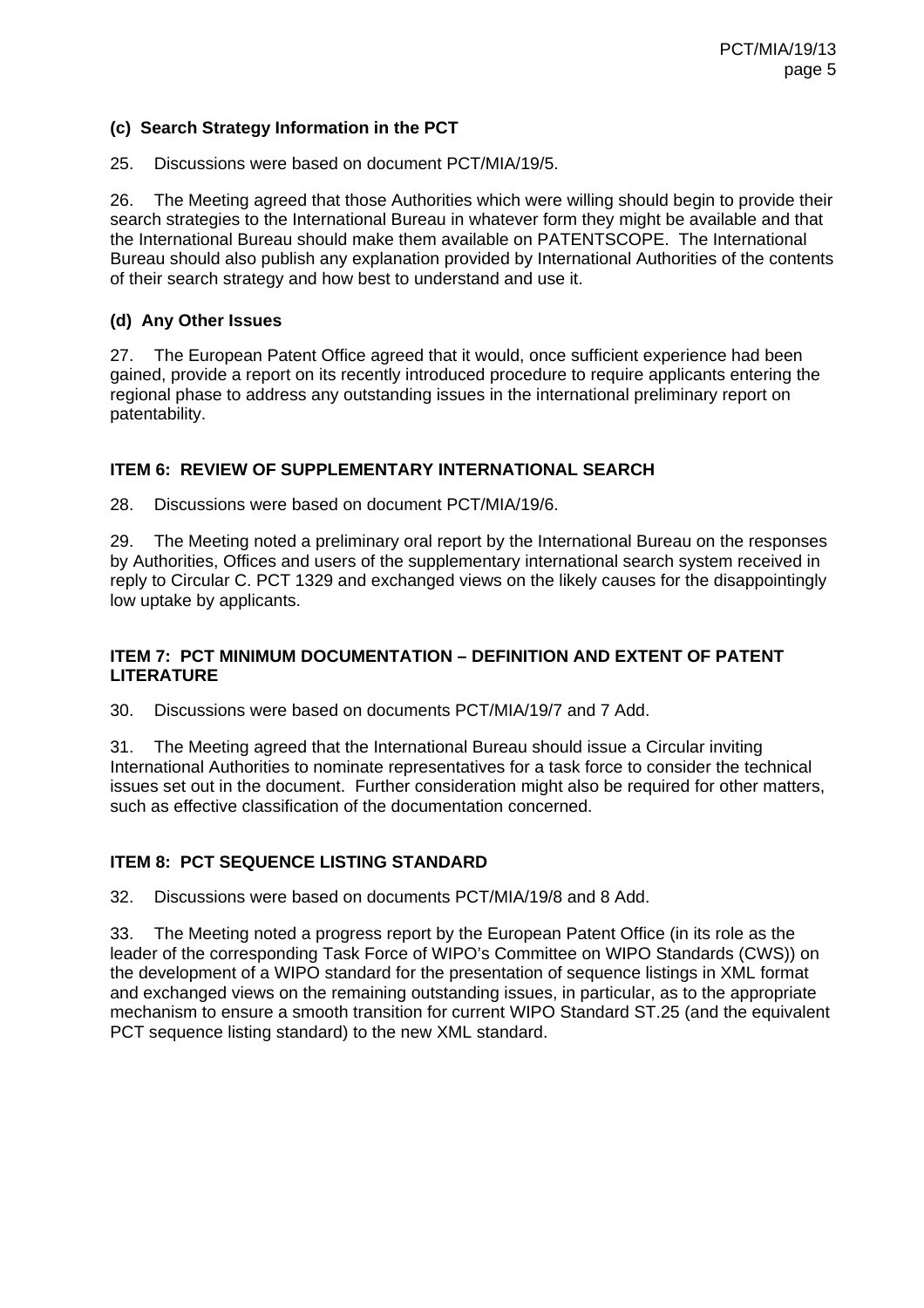34. The Meeting agreed that:

(a) it would be preferable if the CWS Task Force, before concluding its work on the development of the new XML standard, would also look into the issue of whether it will be possible for any tool to be developed which would allow for the easy and complete conversion of sequence listings filed in one format (ST.25 or XML) into the other;

(b) based on the conclusions reached by the Task Force on the issue of the feasibility of developing a conversion tool, the appropriate PCT bodies should commence a discussion on the most appropriate mechanism for transition from ST.25 to the new XML standard.

## **ITEM 9: COLOR DRAWINGS IN INTERNATIONAL APPLICATIONS**

- 35. Discussions were based on document PCT/MIA/19/9.
- 36. The Meeting:

(a) noted a summary of responses to Circular C. PCT 1317 which had been received by the International Bureau;

(b) affirmed the importance of work to allow the use of color drawings in the PCT system, while recognizing the time, cost and legal issues which would be involved; and

(c) noted that a proposal would need to balance the convenience to applicants of a system where color drawings could be used in all Offices during both the international and national phases against the time which would be involved in overcoming all of the legal and technical barriers to achieve this.

### **ITEM 10: PCT ONLINE SERVICES (ePCT)**

37. Discussions were based on document PCT/MIA/19/10 and a demonstration of the current ePCT applicant portal by the International Bureau.

38. The Meeting welcomed the information on the current state of work and recognized the importance of such developments to communications with and between Offices as well as between the applicant and International Bureau. The International Bureau invited International Authorities to engage in an ongoing discussion with the International Bureau to determine ways to make the overall system more effective for applicants and Offices alike. For International Authorities, the International Bureau was particularly interested in the machine interfaces and data which should be communicated to make the most effective use of each others' local systems.

### **ITEM 11: REVISION OF WIPO STANDARD ST.14**

39. Discussions were based on document PCT/MIA/19/11.

40. While some International Authorities expressed certain reservations, the Meeting recommended that the International Bureau should propose the creation of a task force under the Committee on WIPO Standards to consider revision of WIPO Standard ST.14. The draft mandate of such a task force should extend to all matters within the scope of ST.14, including the definition of citation categories and the recommended presentation of non-patent literature.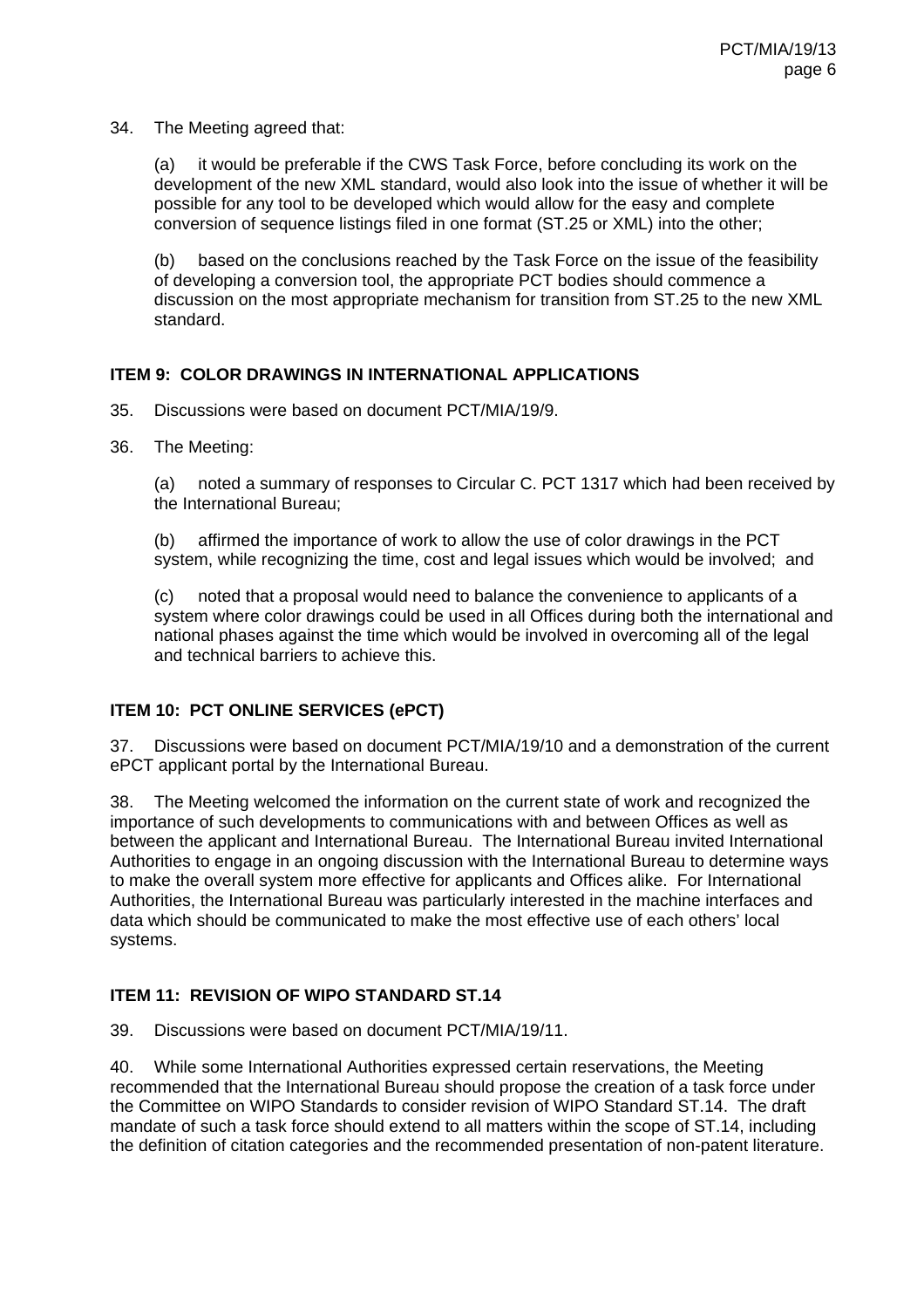### **ITEM 12: FUTURE WORK**

41. The Meeting noted that the next session was expected to be convened in February or March 2013, probably immediately following a meeting of the Quality Subgroup. In the absence of alternative proposals from an International Authority, the meeting would be held in Geneva.

#### **ITEM 13: SUMMARY BY THE CHAIR**

42. The Meeting noted this Summary by the Chair.

### **ITEM 14: CLOSING OF THE SESSION**

43. The Meeting closed February 9, 2012.

[Annex follows]

 $\frac{1}{1}$  The presentations are available on WIPO's website at *http://www.wipo.int/meetings/en/details.jsp?meeting\_code=pct/mia/19*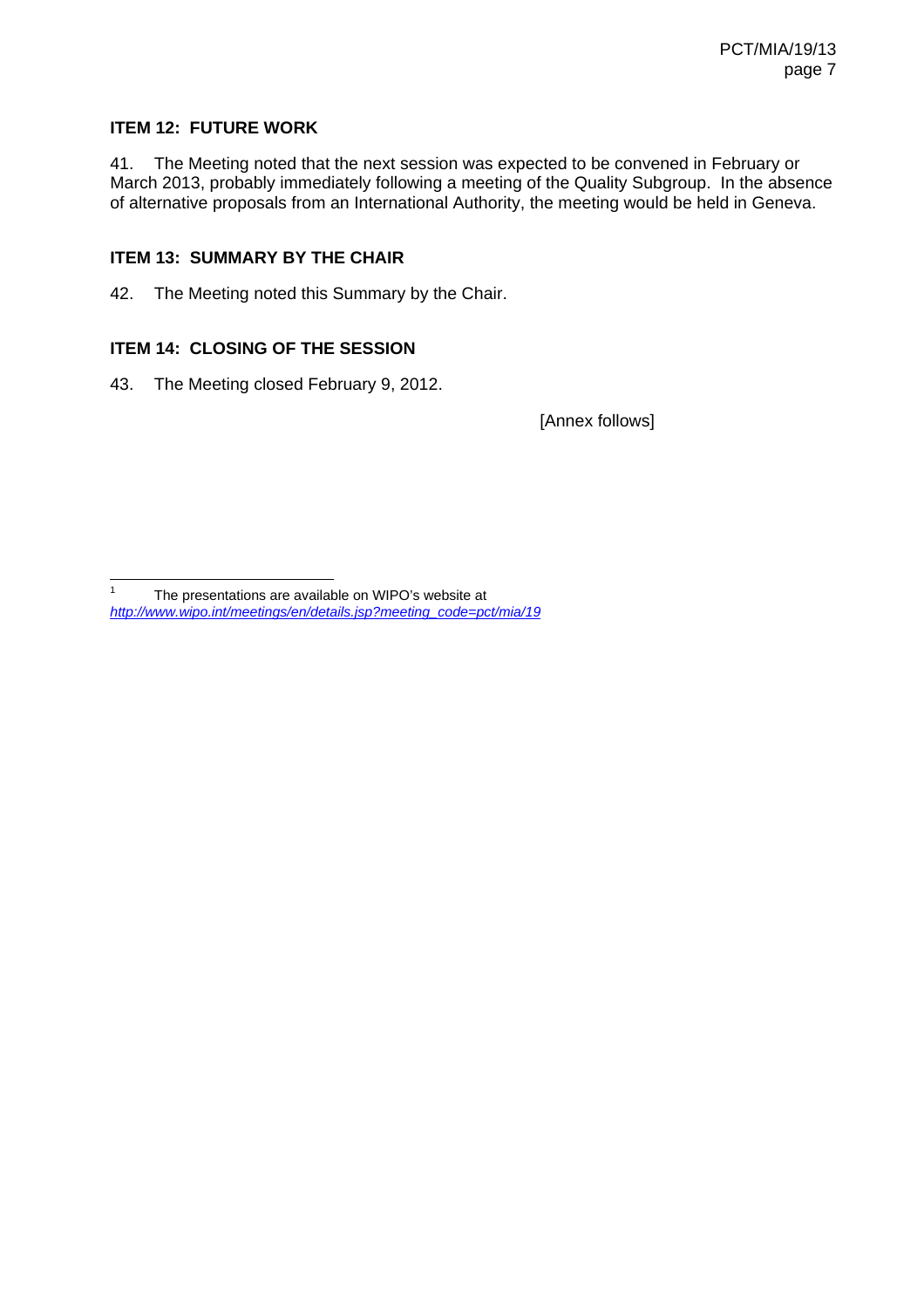#### ANNEX

#### PCT QUALITY SUBGROUP SECOND INFORMAL SESSION CANBERRA, FEBRUARY 6 AND 7, 2012

#### SUMMARY BY THE CHAIR

### **1. REPORTS ON QUALITY MANAGEMENT SYSTEMS UNDER CHAPTER 21 OF THE PCT INTERNATIONAL SEARCH AND PRELIMINARY EXAMINATION GUIDELINES**

#### **(a) Reports by International Authorities**

1. One Authority noted that one issue of interest raised by the reports was the question of who the person or unit responsible for quality should report to; should this be the head of the Office or was it acceptable to report to the person operationally responsible for international search and preliminary examination? Authorities agreed that the appropriate structure depended on the extent of the quality management system and that reporting should be to the most senior person at least in the area to which the quality management system applied. In the case of a common system for an entire Office, this should be the President; in the case of a system specific to international search and preliminary examination this might be, for example, the Vice-President responsible for search and examination operations (though reporting to the President was acceptable or even desirable in this case as well).

2. One Authority wondered about the extent to which other Authorities were able to use a common quality management system for both international and national work products. Authorities agreed that, in most cases, the needs were found to be very similar. While the products differed slightly, particularly in format, the main differences in quality management were typically found to relate to how strictly timing of work needed to be assessed.

3. In response to a query by one Authority, Authorities noted that keeping quality related instructions up to date was a resource-intensive activity and that it was important to ensure that this was a top priority for a sufficient group of staff. Most Authorities had a selection of resources available, typically accessed using an Intranet. Responsibility for keeping these up to date might lie with either a particular unit or else a cross-cutting committee. It was observed that formal manuals frequently took time to update and in this case were often supplemented by interim instructions pending the publication of a new version, for example on an annual basis.

4. The Subgroup agreed to continue review of the reports and, to assist this process and provide additional information for the Member States, to compile an aggregate report covering matters of interest from all of the individual reports, including areas where practice was particularly close or particularly different between Authorities as well as any issues of special relevance noted. This would build on work already begun on the Subgroup's electronic forum, with different Authorities taking the lead for each section of the reports. The lead Offices should complete their first drafts by mid-May for comment by other Offices, to allow the work to be completed by the end of June, ready for publication of a document to be submitted to the PCT Assembly at the end of July.

### **(b) Proposals for Modifications to Chapter 21**

5. In relation to a proposal by a designated Office to include, in paragraph 21.06, a requirement for assessing IT infrastructure, the International Bureau agreed to seek more detail on what requirements the infrastructure would be required to meet.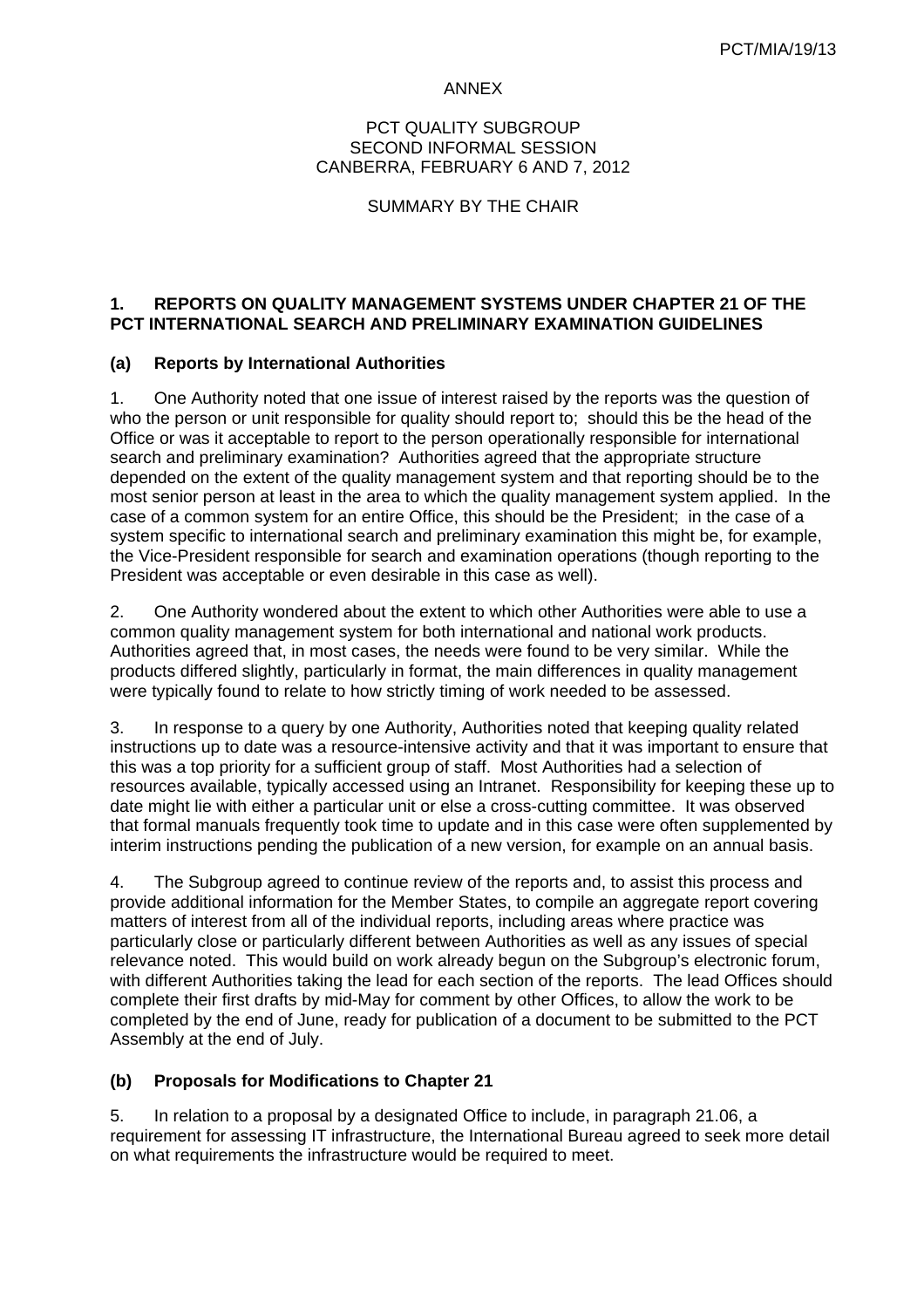## **(c) Proposals for Modifications to the Reporting Template**

6. The Subgroup recommended that, instead of submitting full reports every five years and cumulative updates in the intervening years, Authorities should submit each report in the form of a full report, making the differences from the previous year's report clear, for example using "track changes" or other form of highlighting. The supplementary template would therefore no longer be required.

# **2. BETTER UNDERSTANDING OF THE WORK OF OTHER OFFICES**

## **(a) Trilateral/IP5 Catalogue of Differing Practices - Update**

7. The European Patent Office introduced the Catalogue of Differing Practices, which was the result of work carried out in the context of the cooperation between first the Trilateral Offices and subsequently extended to the IP5 Offices and which had now been published on the IP5 website. The Catalogue was intended to form a springboard for further work, both in helping examiners to understand work from other Offices and in identifying areas where convergence of practices was feasible. However, one of the main findings was that the terminology used by different Offices was inconsistent: the same term could often be understood in different ways by different people.

8. An expert study was now under way in one limited field (definition of prior art) to establish whether it was practical to condense the findings into something which was clear and useful. It was possible that this might form the basis of a glossary. A report on the feasibility of such an approach was expected by the end of 2012.

### **(b) Search Strategies**

9. Authorities agreed that work in this field could be divided into several areas. There was continued support from several Authorities for making available search strategies or search listings in whatever form they were currently recorded in their systems. However, this was considered by some Authorities to be a matter of assisting utilization of work rather than a quality issue as such. Authorities could simply go ahead with this if they wished to do so. Noting that search strategies would differ between Authorities and might not be self-explanatory, the International Bureau agreed, where an Authority wished to do so, to publish them on PATENTSCOPE together with any general explanation which an Authority wished to provide of how to understand and make best use of its search strategy documents.

10. In relation to the utility of search strategies for assessing quality, whether as a purely internal matter or between Authorities, Authorities agreed that a greater degree of understanding was required and that a greater degree of consistency was at least desirable. It needed to be clear who the search strategies were aimed at and what they were to be used for. Facilities for recording strategies or search listings varied considerably between different search systems and approaches needed to be found which worked in relation to all searching systems used and allowed the contents to be used readily. It was agreed that the target audience would always be someone with the skills of an examiner, whether that was in fact an examiner in a designated Office or a quality unit within the International Authority. Exactly what was required would still depend on what use was intended.

11. The Subgroup agreed to consider matters further on the electronic forum beginning with:

(a) Willing Authorities would post examples of search strategies or search listings to assist in identifying best practices to assist internal development within Offices, scope for effective use by different interested parties and possible recommendations for developing more consistent approaches between Offices;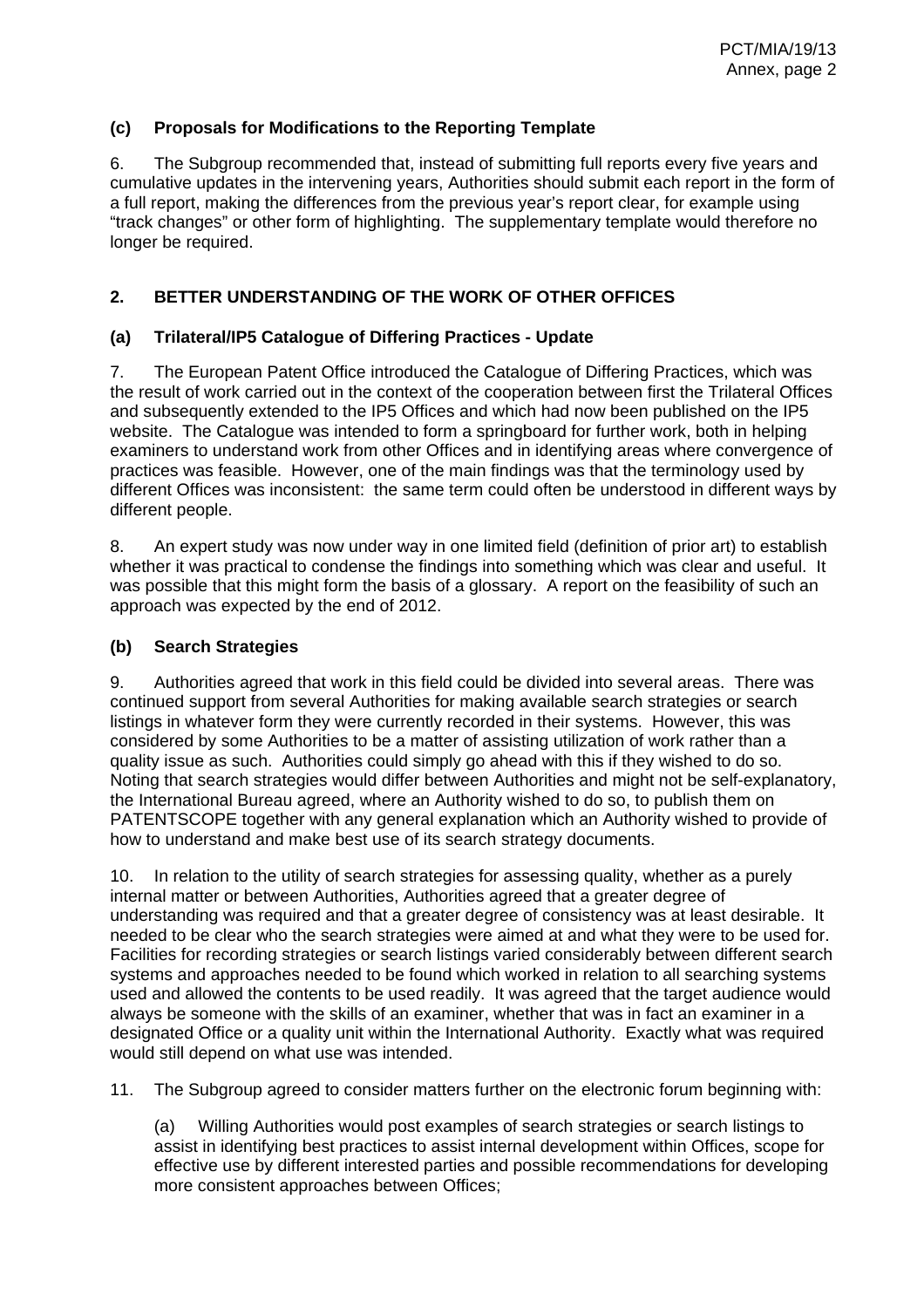(b) Authorities would seek to find a common understanding of terminology, including items such as "search statement", "search strategy" and "search listing".

# **(c) Use of Standardized Clauses**

12. Authorities noted that standardized clauses had a number of separate roles, including helping end users to quickly understand the issue being raised through consistency in use, as well as guiding examiners to cover all required issues to an appropriate level of detail. Use of clauses should never be compulsory, but there was significant interest in seeking to develop a set of model clauses, which could assist discussions of quality and consistency and be adopted by Authorities and used by examiners to the extent considered appropriate.

13. The Subgroup agreed to begin a pilot, seeking to develop model clauses in a limited area to be selected by the pilot group. The discussions would seek to identify general principles which would be useful in developing further clauses which were appropriate to making reports which would be useful to readers, assumed to be skilled examiners or patent attorneys. The pilot would be led by the Canadian Intellectual Property Office and assisted by the National Board of Patents and Registrations of Finland, the Spanish Patent and Trademark Office and the United States Patent and Trademark Office, as well as the International Bureau. The work would be conducted using the electronic forum so that other Authorities could follow the progress and comment.

## **(d) Other ideas**

14. The Subgroup agreed to add a "brainstorming" area to the electronic forum, where Authorities could post any ideas for quality improvement, even if they were not clearly immediately practical. It was observed that much could be learned from considering and even trying out radically different approaches and sharing even "wild" ideas could lead to further, practical progress.

15. There was some discussion of how quality could be monitored and maintained in outsourcing arrangements. One Office observed that outsourcing could be highly effective if properly monitored and appropriate action taken if quality standards were not acceptable. Contract conditions could often be changed, if necessary, faster than changing practices within an Office. It was essential to provide a high degree of scrutiny in the early stages of outsourcing; this could be reduced at later stages, but needed to be kept at an appropriate level and acted on promptly. Another Office observed that outsourcing could be extremely valuable in cases of sudden unexpected influxes of work, especially if the work was conducted by another examining Office which clearly had all the necessary skills.

# **3. QUALITY IMPROVEMENT MEASURES**

16. Discussions were based on a proposal by the Swedish Patent and Registration Office to further study an earlier suggestion made by IP Australia to modify Chapter 21 of the PCT Search and Examination Guidelines and the reporting templates thereunder to require Authorities to report in their annual quality reports on a number of quality indicators for international work products.

17. The Subgroup agreed that the International Bureau should invite Authorities, by way of a Circular, to reply to the Questionnaire proposed by the Swedish Patent and Registration Office, subject to minor modifications (responses to item (b) of each of the questions should not only indicate "yes/no" but should give further details as to what kind of checklist was used by the Authority; responses to item (d) of each of the questions should indicate what kind of quality metrics were used by the Authority) and further clarification as to what was meant by "written